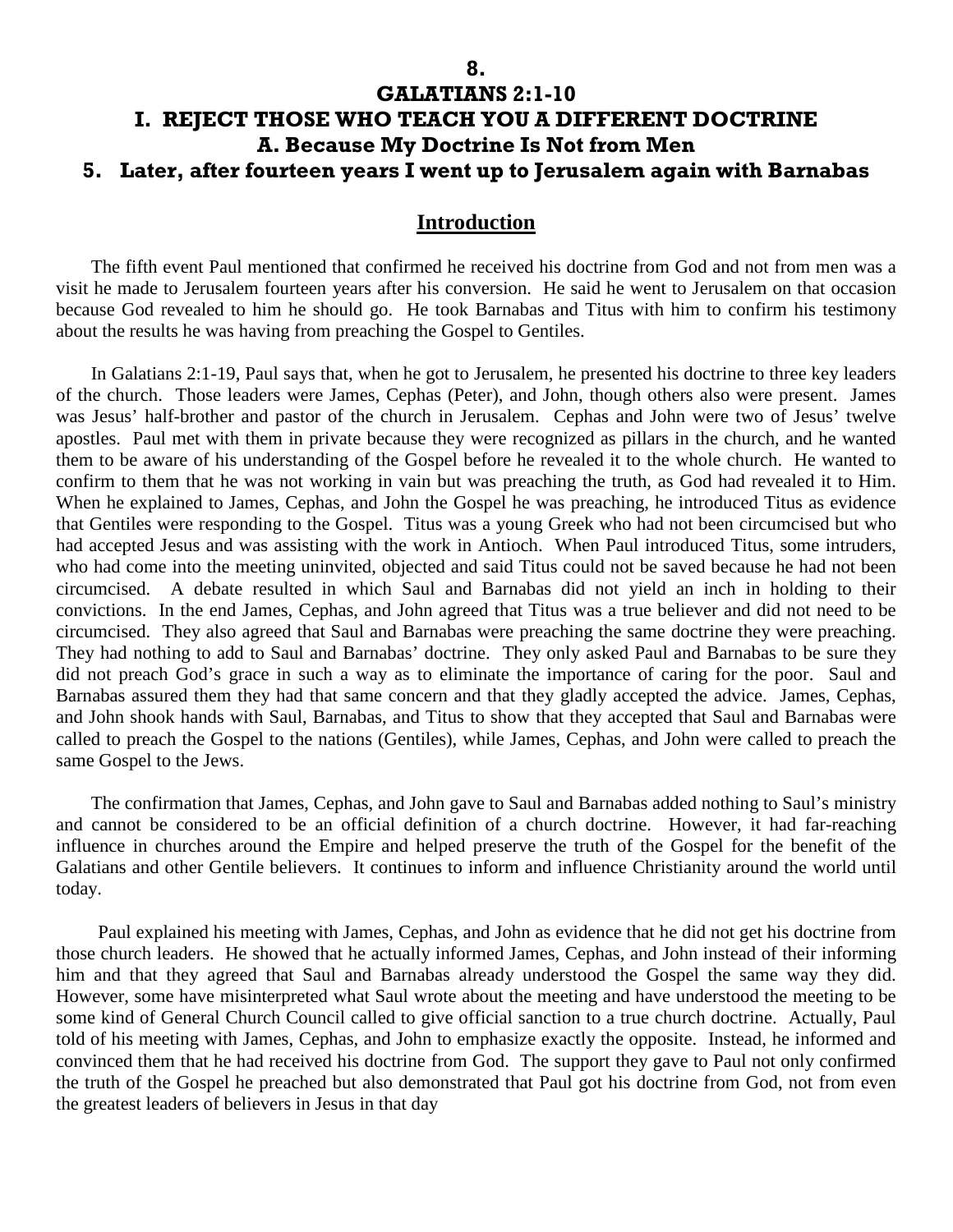# **Outline**

| a.            |                                                                                                          |
|---------------|----------------------------------------------------------------------------------------------------------|
| $\mathbf b$ . | And I laid out to them the Gospel that I proclaim among the nations                                      |
|               |                                                                                                          |
|               | (1)                                                                                                      |
|               | (2)                                                                                                      |
| c.            | But Titus, who was with me and who was a Greek, was not even required                                    |
|               |                                                                                                          |
|               | (1)                                                                                                      |
|               | Who disguised [themselves] to spy on our freedom that we<br>(a)                                          |
|               |                                                                                                          |
|               | $5\overline{5}$<br>(b)                                                                                   |
|               | To whom we did not yield in submission for even an hour, so that<br>(2)                                  |
|               |                                                                                                          |
| d.            |                                                                                                          |
|               | (1)                                                                                                      |
|               | God does not pay attention to the face of men $(2.6b6$<br>(a)                                            |
|               | For those seeming [to be something] added nothing to me $(2.6c)$ . 6<br>(b)                              |
|               | (2)                                                                                                      |
|               | 6<br>(a)                                                                                                 |
|               | That I was entrusted with the Gospel to the uncircumcision,<br>$\lceil 1 \rceil$                         |
|               | even as Peter to the circumcision $(2:7b-9a)$<br>6<br>Because the One working with Peter for the mission |
|               | [a]                                                                                                      |
|               | [b]                                                                                                      |
|               | $\lceil 2 \rceil$                                                                                        |
|               | James and Cephas and John, the ones seeming to be pillars<br>(b)                                         |
|               |                                                                                                          |
|               | Gave to me and to Barnabas right [hands] of fellowship<br>$\lceil 1 \rceil$                              |
|               |                                                                                                          |
|               | [a] That we [should go] to the uncircumcision                                                            |
|               |                                                                                                          |
|               | Only [they asked] that we would remember the poor,<br>$\lceil 2 \rceil$                                  |
|               |                                                                                                          |
|               |                                                                                                          |
|               | A Second Related Issue: How long was Paul's ministry in Troas, Cilicia?  12-13                           |
|               | A Third Related Issue: What was the nature of the church conference in Acts 15                           |
|               | and what does it teach us about relationships among churches?<br>$13-17$                                 |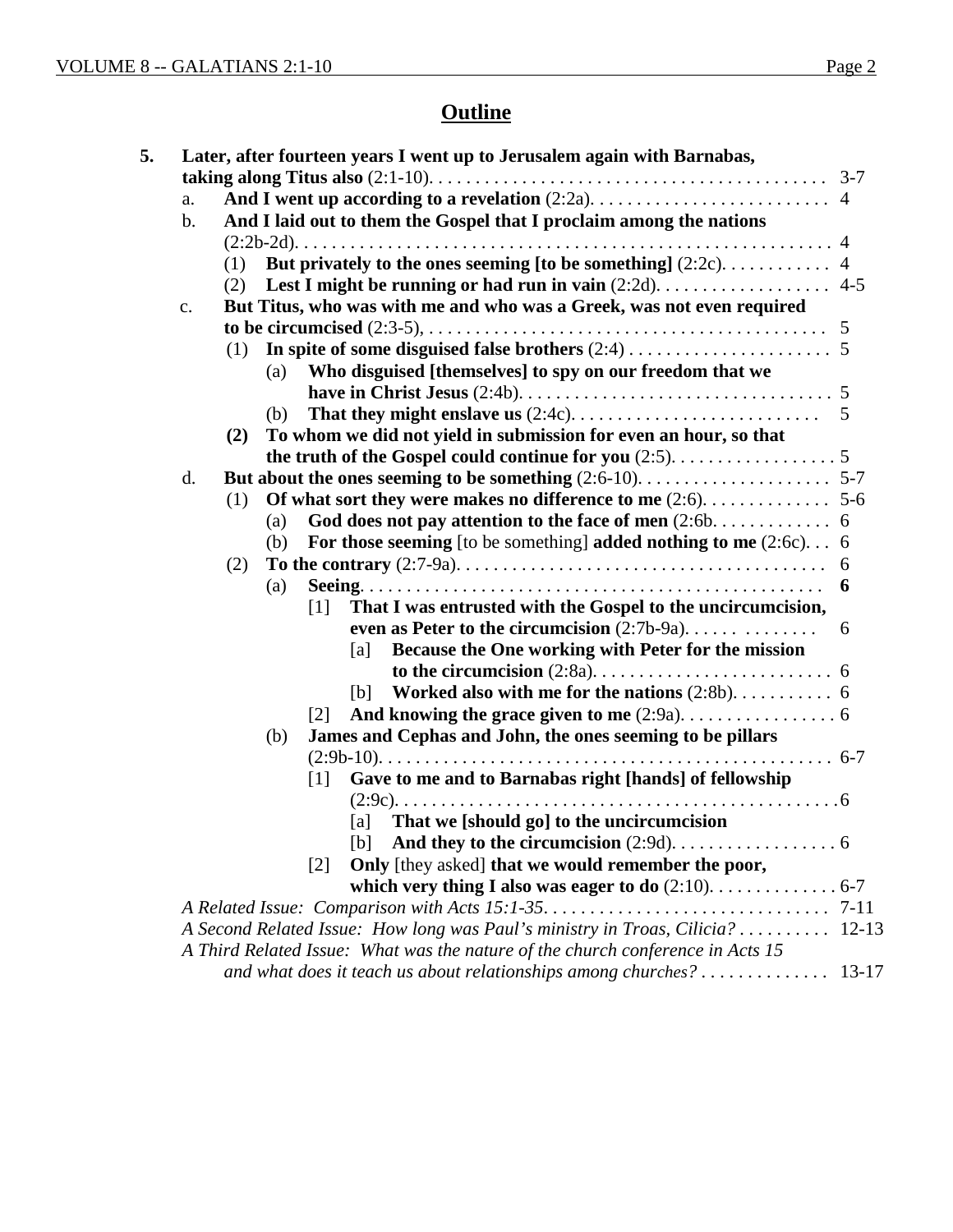## **Comments**

Verses 1-2. **1 Later, after fourteen years I went up to Jerusalem again with Barnabas, taking along Titus also, and I went up according to a revelation**.

**2 And I laid out to them the Gospel that I proclaim among the nations,** b**ut privately to the ones seeming [to be important] lest I might be running or had run in vain**

Later, after fourteen years I went up to Jerusalem again**.** The fifth event Paul cited as evidence that his doctrine came from God and not from men was another visit he made to Jerusalem during which he explained to James, Cephas, and John the Gospel he was proclaiming to the nations (Gentiles).

Paul said this trip to Jerusalem occurred "after fourteen years." Since Paul described this trip immediately after telling of his visit to Syria and Cilicia (Gal. 1:18-21), it might be supposed that Paul meant fourteen years after he went to Syria and Cilicia; however, that conclusion does not appear to be valid for three reasons: (1) Paul's reference to his ministry in Syria and Cilicia encompassed the entire time he was in those regions, not just to the time he began his ministry there. (2) The beginning of his ministry in Syria and Cilicia is only vaguely described in both Acts 9:30 and Galatians 1:21, and both are too indefinite to be used to date a period of time. (3) While Paul mentioned Syria and Cilicia together in one statement, his time in each place was distinct from the other. If he was counting the fourteen years from his ministry in Syria and Cilicia, it would be impossible to know to which place he was referring.

The only other event from which Paul could have measured the fourteen years was his conversion. It was the event that divided his life in half and that completely changed his direction. It was the date from which he measured all the events in his life. The only other event Paul mentions in Galatians by which he measures a period of time was his trip to Jerusalem to meet Cephas. Paul said he made that trip "after three years (Gal 1:18)." In that case, he definitely measured the three years from his conversion. When he mentions another

period of time just six verses later, he surely began measuring that event from the same point. Though 14 years could mean that the period occurred over 14 calendar years and could include only a portion of the first and last years, the most likely meaning is that the period was a full 168 months or very near to that length of time.

Paul's point in referring to the length of time between his conversion and this visit to Jerusalem was to show that he had been preaching his Gospel for a long time before he went to Jerusalem and explained his doctrine to recognized Christian leaders.

with Barnabas. Paul specifically states that Barnabas went with him on this trip to Jerusalem. He and Barnabas began to work together in Antioch and then God sent them out together on the first deliberate missionary adventure in Christian history (Acts 13:1-3). So we can understand that this trip was after Barnabas and Paul began to work together. Most likely it was after the mission trip they made together. The implication is that they went together to Jerusalem so they could support each other in testifying that their mission to the Gentiles was of God.

taking with [us] Titus also. Paul noted that he and Barnabas took Titus with them also. This verse is the first reference to Titus in the New Testament, and he is not mentioned at all in the book of Acts. Neither this passage nor any other passage in the New Testament tells when or how Paul met Titus or whether Paul was the one who led Titus to faith in Jesus. Titus could have been converted while Paul and Barnabas were on the first missionary journey and returned to Antioch with them. Or he could have been converted in Antioch while Paul and Barnabas were on their journey and could have become a co-worker with Paul and Barnabas when they returned. These matters were not what was important to Paul when he wrote this letter to the Galatian churches. What was important was that Titus was evidence of the power of the Gospel to save Gentiles.

Later Titus became a trusted helper to Paul, which is revealed in that Paul mentioned him nine other times in three of his letters (1 Cor. 2:13;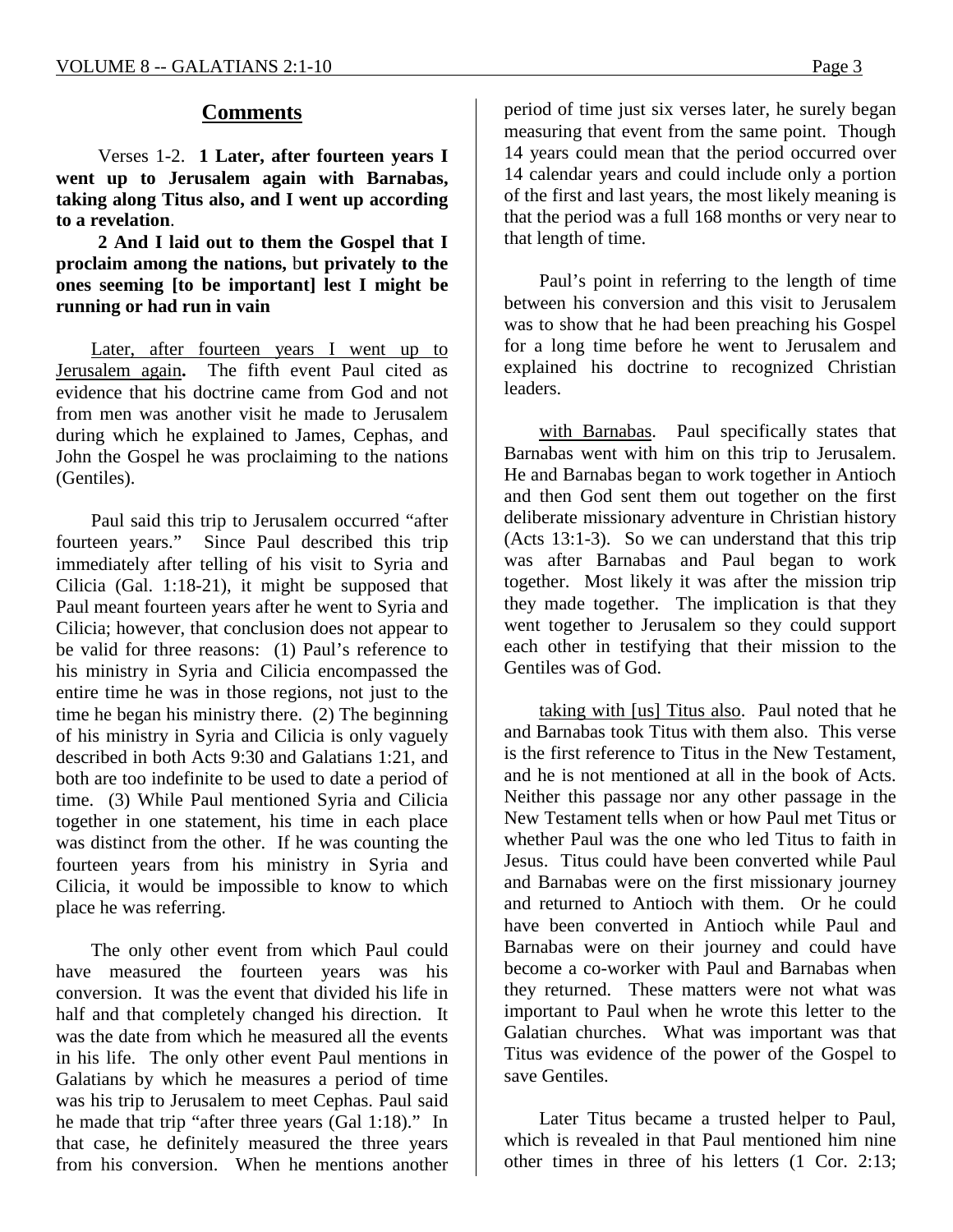7:6,13,14; 8:6,16,23; 12:18; 2 Tim. 4). In those references, Paul mentioned some important and difficult missions he sent Titus to perform, revealing the great confidence Paul had in him. In addition, Paul wrote a letter to Titus which has become one of the books of the Bible. That letter reveals that Paul left Titus in Crete to serve as pastor of the church there in a difficult time (Titus 1:5). Paul's letter to Titus was to advise him concerning the work Paul had left in his hands in Crete.

When Titus accompanied Paul and Barnabas on their trip to Jerusalem, Titus was a young man and a new convert. It is evident from what Paul says about Titus in this passage that he was a Greek and that he had not been circumcised. Paul and Barnabas must have taken him to Jerusalem with them to serve as evidence of the validity of their ministry to the Gentiles and of the truthfulness of their doctrine. Titus was living proof that Jesus saves people by grace through faith without circumcision and that salvation is available to Gentiles on the same basis as Jews.

and I went up according to a revelation. Paul did not make this trip to Jerusalem because he felt uncertain about his message or because he needed approval from the Jerusalem leaders to give him authority for what he was doing. He went to Jerusalem to confer with the church there because God revealed to him that he should go. God sent him for the sake of the church in Jerusalem and of the church in Antioch, rather than for his own sake.

And I laid out to them the Gospel that I proclaim among the nations. Paul did not go to Jerusalem to ask the leaders there to teach him correct doctrine. He went to explain his doctrine to them and to show them that it came from God. Paul had been preaching his doctrine to the Gentiles for fourteen years by that time. He wanted the Christians in Jerusalem to be aware of what he was accomplishing and to know that God was in it.

but privately to the ones seeming [to be important] Paul presented his doctrine to the ones who seemed to be the chief leaders of the church in Jerusalem. He called them "the ones seeming." In the translation above, the words "to be important"

are added to enable the statement to make sense in English; however, those words do not occur in the Greek text. In verse 6, he added the words "to be something," and in verse 9 he added the words "to be pillars"; but in this his first mention of them he only called them "the ones seeming." Paul did so to indicate that whatever they seemed to be was not impressive to him. He considered that whatever they seemed to be was illusory. Paul's words show that in God's kingdom, no human person is a divinely appointed authority. God Himself is King. Everyone else is a servant. Paul knew that the truth he preached was true because God had given it to him. He did not need for it to be authenticated by any human authority.

Paul did not name the respected leaders to whom he spoke until verse 9. In that verse he says they were James, Cephas (Peter), and John. They were among the most prominent leaders in the young Christian movement. James was a halfbrother of Jesus and the pastor of the Jerusalem church. "Cephas" was the Hebrew equivalent of the Greek name "Peter" (see comments on Gal. 1:18-20 in Volume 6, page 1, under the heading "to become acquainted with Cephas"). Most ancient manuscripts use the name "Cephas" in verse 9, but some use the name "Peter." Cephas was one of Jesus' original twelve apostles. John was another of Jesus' twelve apostles. At that time, the apostles were still staying close to Jerusalem at all costs, because they were determined to keep the faith alive in Jerusalem, the place where Jesus died for the sins of the world (Acts 8:1). The place to consult with the apostles was Jerusalem.

lest I might be running or had run in vain. This statement has been taken to mean that, if Paul did not get the approval of the recognized leaders in Jerusalem, he would not have had proof that his doctrine was true. That view cannot be what Paul meant, because the whole point of this long section of Galatians was that his doctrine was authenticated by God, not men. However, Paul knew that, no matter how true his doctrine was, if the Jerusalem church did not agree that it was true, a serious division would take place in the young Christian movement that likely would destroy it. Then all the work he had done would come to nothing. Paul went to Jerusalem because he knew that, if the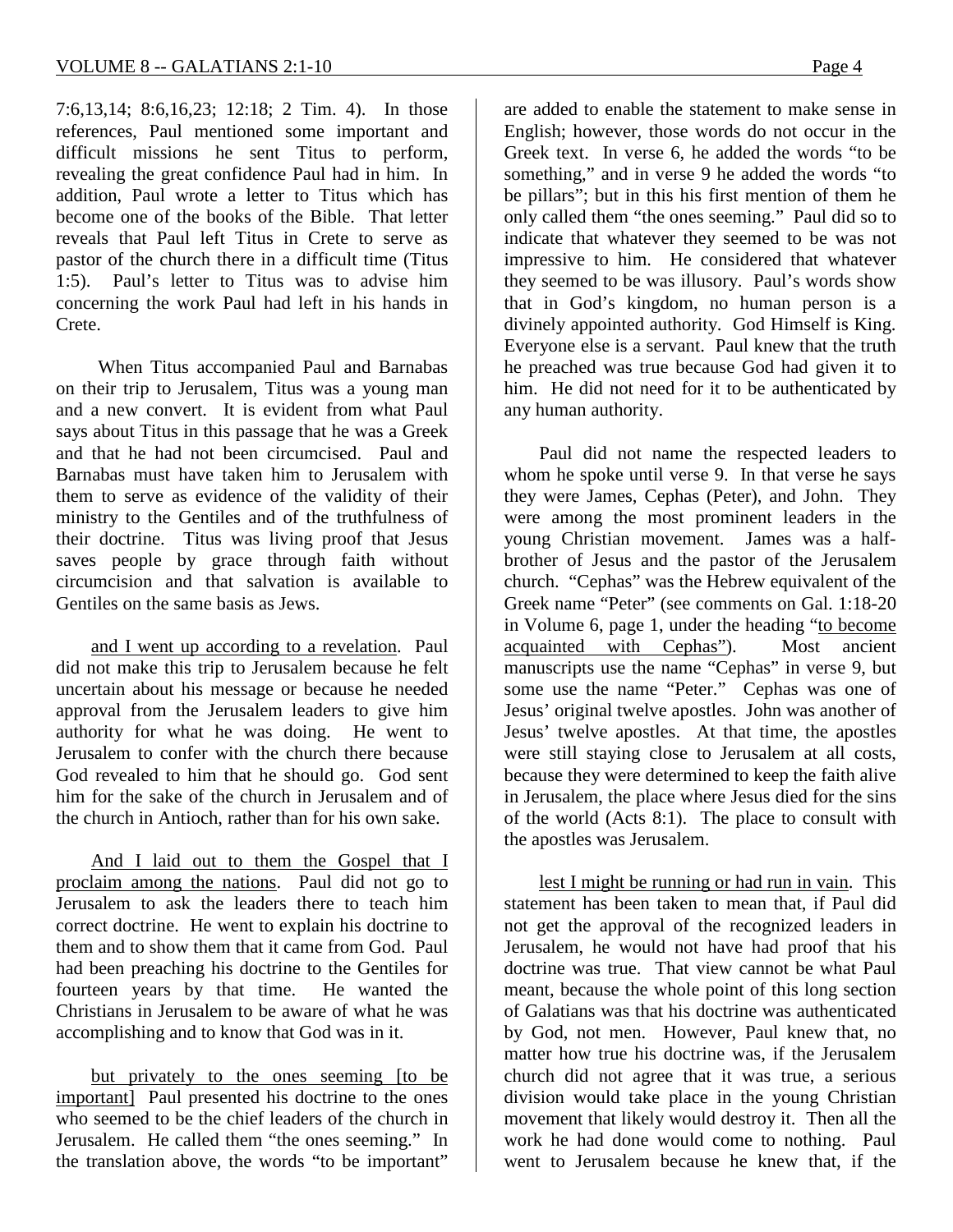growing division in the young Christian movement was not stopped, it could destroy all the work he had done and he would have run in vain. He wanted to avoid that possibility at all costs.

Verses 3-4. **3 But Titus, who was with me and who was a Greek, was not even required to be circumcised**

**4 In spite of some disguised false brothers who disguised [themselves] to spy on our freedom that we have in Christ Jesus that they might enslave us**,

But Titus, who was with me and who was a Greek, was not even required to be circumcised. When Paul and Barnabas presented their doctrine to the Jerusalem leaders, Titus was with them and undoubtedly was used by them as evidence that Gentiles could be saved and could make powerful Christian witnesses without being circumcised and without practicing the Jewish ritual law. After Paul's presentation, those leaders did not insist that Titus be circumcised. They accepted Titus as a genuine Christian without his being circumcised. They accepted that he was saved by God's grace, and God's grace was sufficient for his salvation without practicing the Jewish law. That event had great importance for Paul. It meant that he and the Jerusalem leaders were in agreement with his position on salvation by grace through faith and that a potential division in the young Christian movement was avoided.

In spite of some disguised false brothers who disguised [themselves] to spy on our freedom that we have in Christ Jesus that they might enslave us. The agreement of the Jerusalem leaders was especially significant to Paul because it was done in the face of outspoken and determined opposition. Some who were insisting that keeping the Jewish ceremonial law was necessary for salvation came into Paul's meeting with the leaders under false pretenses. They did not come to hear Paul and Barnabas with open minds but to gain information to use against Paul and Barnabas. To Paul the teaching of those men was equivalent to enslaving those who accepted it. He had once been enslaved to the law, and he would not be returned to it.

#### Verse 5. **To whom we did not yield in submission for even an hour, so that the truth of the Gospel could continue for you.**

In verse 2, Paul used only the pronoun "I" when he told of how he explained to the church leaders the Gospel he preached. However, in this verse when he speaks of resistance to those who opposed his presentation, he uses the pronoun "we." The change of pronouns indicates that at this point Barnabas became actively involved in responding to the critics. Paul says he and Barnabas did not submit to the arguments of the pretenders for one hour. In fact, they resisted their arguments strenuously. Paul and Barnabas were strong in the position they took, not so much for their own sakes as for the sake of the Galatians and other Gentile believers. They knew that preserving their doctrine was vital if the truth of Jesus was to continue to be proclaimed to Gentiles around the world.

Verse 6. **But about the ones seeming to be something,** o**f what sort they were makes no difference to me. God does not pay attention to the face of men**. **For those seeming [to be important] added nothing to me.**

But about the ones seeming to be something, Paul explained that his meeting with the leaders in Jerusalem was not because he needed their approval to preach or to confirm that he was preaching the truth. In verse 2, he called them "the ones seeming," in other words, whatever they appeared to be was superficial. In verse 6, he called them "the ones seeming to be something," and in verse 9 he called them "the ones seeming to be pillar**s."** Paul spoke to them because he respected their positions of leadership, but he did not believe their positions made them more important than others or gave them special access to God or special authority from God. In this verse, he said those who seemed to be something made no difference to him. What they appeared to be outwardly was not what was important to him. He used a word that describes diversity or differences.

of what sort they were makes no difference to me. Paul said their positions and their outward appearance did not make a difference to him or change his opinions. He had his message from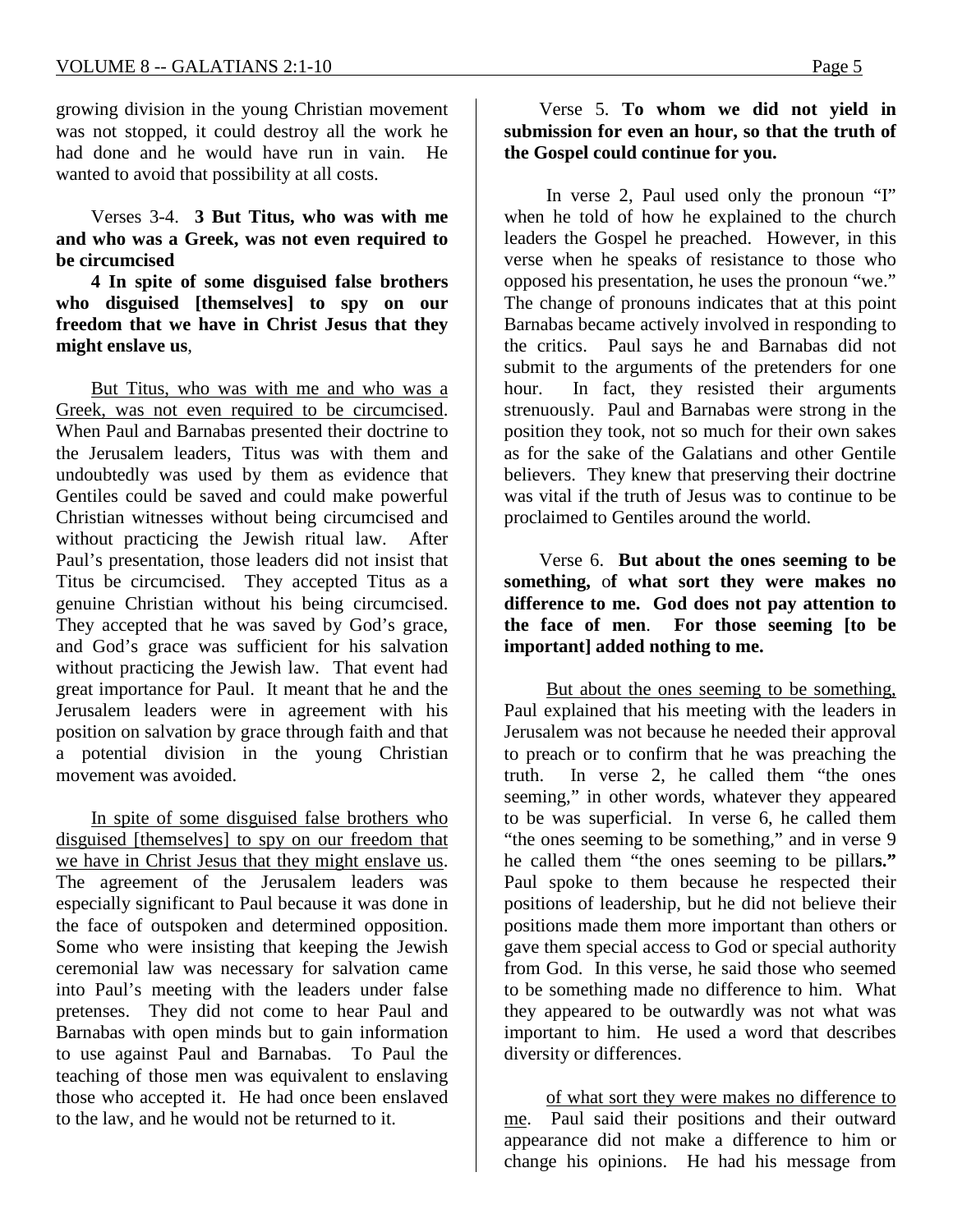God, and that support was all he needed. Whatever position or recognition some leaders had among the Christians was not important to Paul. The commission of God, not the approval of men, was what was important to him.

God does not pay attention to the face of men. Paul insisted that he was in agreement with God when he refused to let the appearance of men or the positions they held influence him. He said God does not pay attention to men's faces. In other words, God does not see what men appear to be on the outside. He knows and pays attention to what is in people's hearts. God does not show favoritism. He treats everyone alike. He speaks to everyone and reveals His truth to everyone who will listen. He does not parcel it out only to a selected few. In like manner, He does not exalt one worker or witness above another. He gives equal honor to all, according to their faithfulness in service.

For the ones seeming to be something added nothing to me. Though Paul met with the respected leaders in Jerusalem for the sake of the truth and for the sake of Gentile believers, those leaders added nothing to his understanding of God or to his understanding of the Gospel. They certainly did not impart to him the authority or right to preach the Gospel. God had given him the truth and the authority to preach it. Respected leaders could add nothing to what God had already done. Paul was not being arrogant. He was being insistent on the truth God had given him. His meeting with James, Peter, and John had given vital information to the Jerusalem leaders, but it had added nothing to Paul's understanding of the Gospel or to the ministry God had given him.

Verses 7-9a. **7 To the contrary, seeing that I was entrusted with the Gospel to the uncircumcision, even as Peter to the circumcision**

**8 Because the One working with Peter for the mission to the circumcision** w**orked also with me for the nations**

#### **9a And knowing the grace given to me**

Instead of Paul's being taught by the recognized Christian leaders in Jerusalem, they were taught by Paul. They came to see three great

truths: (1) Paul was trusted with carrying the Gospel to the Gentiles just as Peter was trusted with carrying the Gospel to the Jews. They were called to preach the same Gospel to different target groups. (2) The same God who worked in Peter to send him to the Jews worked in Paul to send him to the Gentiles. (3) God's grace had been given to Paul to lead and empower him to do the work to which God had called him.

Though Paul did not base what he believed on what important people said, he was glad to speak to people like James, Cephas, and John who were considered to be important leaders to share with them what God had revealed to him. When he explained what he preached to James, Cephas, and John, they recognized that what he preached was of God. It came from the same God whom they knew and worshiped. The same God who had appointed Peter to lead out in witnessing to the Jews had appointed Paul and Barnabas to lead out in giving witness to the same message to Gentiles. Paul received his Gospel and his commission to preach it from the grace of God, just like they had received their commission to preach it to the Jews from the grace of God.

Verses 9b. **9b James and Cephas and John, the ones respected to be pillars** g**ave to me and to Barnabas right** [hands] **of fellowship** t**hat we**  [should go] **to the uncircumcision** a**nd they to the circumcision**

As a result of Paul's explanations to James, Cephas, and John, they shook right hands with Paul and Barnabas to confirm that they had received their doctrine from God and had been called to minister to the Gentiles as surely as they had been called to minister to the Jews. Their agreement with Paul's message did not authenticate Paul's doctrine. It recognized that God already had authenticated it by revealing it to him.

Verse 10. **Only that we might remember the poor, which very thing I also was eager to.**

James, Cephas, and John did urge Paul not to neglect ministry to social needs of people while he was emphasizing spiritual salvation by grace through faith. They mentioned specifically meeting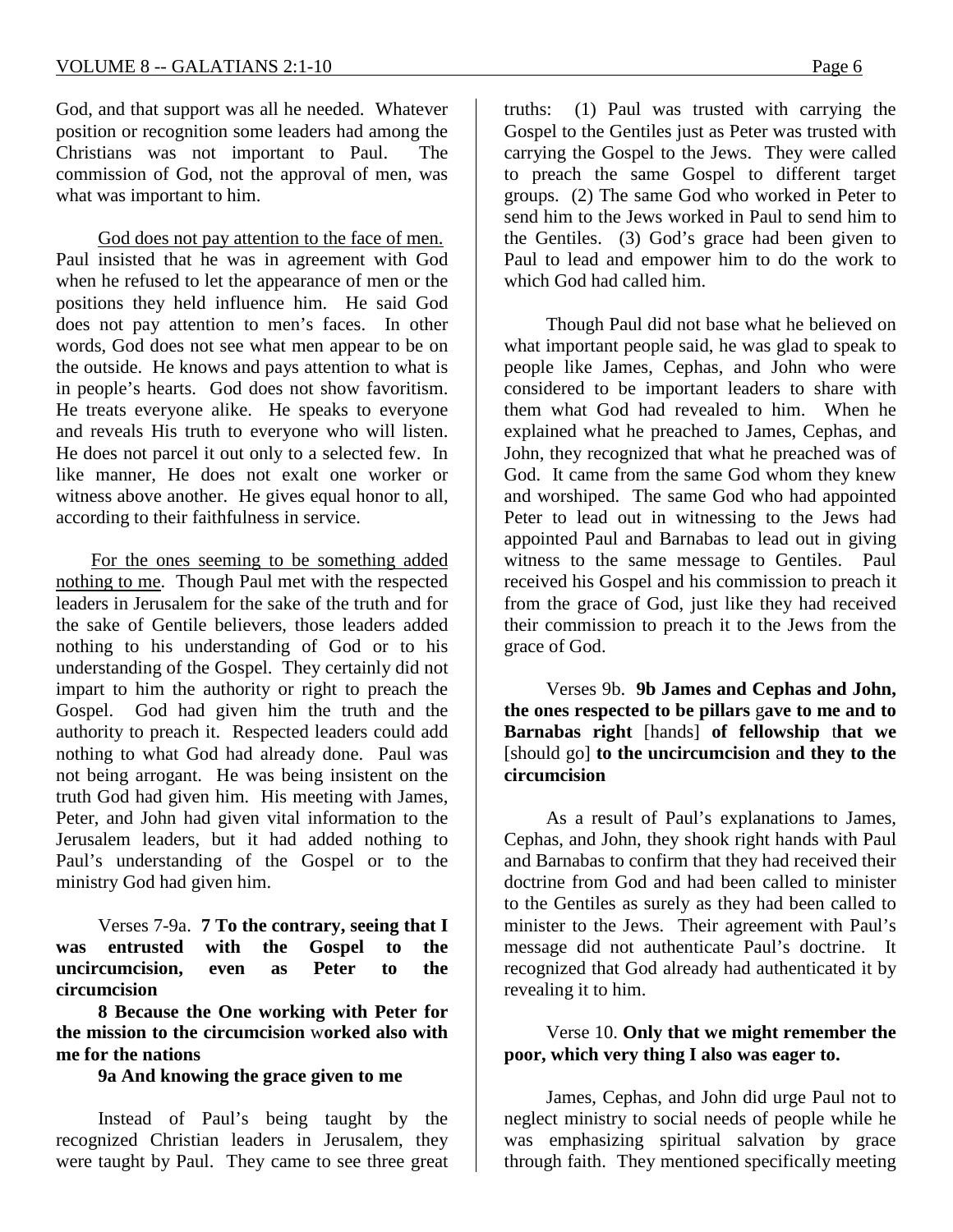the needs of the poor. Paul assured them he already was eager to do as they recommended. Even in those early days of Christianity, Christian leaders recognized that attention to the spiritual needs of people did not exempt them from giving attention to people's social and material needs. Ministry to the

needy was a big emphasis in the Jerusalem church (Acts 6:1-7), and James, Cephas, and John did not want it to be neglected in the newer churches. Paul agreed and assured them that he was eager to fulfill that obligation as they suggested.

## *A RELATED ISSUE COMPARISON WITH ACTS 15:1-35*

*\_\_\_\_\_\_\_\_\_\_\_\_\_\_\_\_\_\_\_\_\_\_\_\_\_\_\_\_\_\_\_\_\_\_\_\_\_\_\_\_\_\_\_\_\_\_\_\_\_\_\_\_\_\_\_\_\_\_\_\_\_\_\_\_\_\_\_\_\_\_\_\_\_\_\_\_\_\_\_\_\_\_\_\_\_\_\_\_*

*In Galatians, after briefly stating that he spent time in Syria and Cilicia (Gal. 1:21-24), Paul skipped to an event that occurred "after 14 years" (Gal. 2:1). If we had no more to go on than Paul's statements in Galatians, we might conclude that he spent the rest of the 14 years he mentioned in Galatians 2:1 ministering in Cilicia. However, comparison with Acts 11:25-14:28 reveals that Paul was occupied with a great variety of activities during those years. Both Galatians 2:1 and Acts 15:1 tell of a trip Paul made to Jerusalem. The question that is debated among Bible students is, was the trip to trip described in Galatians 2:1-10 the same as the trip to Jerusalem described in Acts 15:1-35? In considering how Acts 15 compares with Paul's statements in Galatians, it is helpful to compare the events of those 14 years as they are described in Galatians and in Acts and then compare the trips to Jerusalem that the two passages describe.*

*Paul's activities during the 14 years he mentioned in Galatians 2:1. Comments on Galatians 2:1 above show that the 14 year period began with Paul's conversion. Listed below are the events he described in Galatians 1:11-2:1 between his conversion and the trip to Jerusalem he described in Galatians 2:1-10. Those events were described in Volumes 7, page 3, of this commentary. The list below also shows the estimated amount of time occupied by each event:*

| Study in Arabia and ministry in Damascus | Gal.1:15-17; Acts 9:19b-24  | 3 years                          |
|------------------------------------------|-----------------------------|----------------------------------|
| Trip from Damascus to Jerusalem          | Gal. 1:18; Acts 9:26a       | 2 weeks                          |
| Visit in Jerusalem to meet Cephas        | Gal. 1:18-20; Acts 9:27a-30 | 1 month to 4 months              |
| Trip from Jerusalem to Caesarea, Syria   | Gal. 1:21; Acts 9:30        | 2 weeks                          |
| Ministry in Caesarea                     | Gal.1:22-24; Acts 9:30      | 1 month to $1\frac{1}{2}$ months |
| Trip to Tarsus, Cilicia                  | Gal. 1:21; Acts 9:30        | 2 weeks                          |

*After Paul went to Tarsus, the Book of Acts turns its attention to others who spread the Gospel across ethnic barriers. Acts 10:1-11:18 tells of Peter's witness to Cornelius and other Gentiles in Caesarea. Acts 11:19-24 tells that believers from Cyprus and Cyrene went to Antioch and founded a church there that soon became the strongest Gentile church to date. Those verses relate that the church in Jerusalem sent Barnabas to Antioch to investigate the work there and that he remained to encourage and instruct them (vs. 21-22). The work was growing so fast additional leaders were needed, so Barnabas went to seek for Paul. He found him in Tarsus, right where the Book of Acts last located him (v. 23-25; compare Acts 9:30). Nothing in the record tells how long Paul worked in Tarsus before Barnabas came to seek for him. Barnabas persuaded Paul to go with him to Antioch to help with the growing work there, and they worked together there for a whole year (v. 26). Acts then continues to follow Paul's further activities in spreading the Gospel to Gentiles. Those activities are summarized below, along with the estimated amount of time occupied by each.*

| <b>First ministry in Antioch</b>        | Acts. $11:25-26$     | 1 year                                       |
|-----------------------------------------|----------------------|----------------------------------------------|
| Trip to Jerusalem for famine relief     | Acts 11:27-12:24     | $1\frac{1}{2}$ years to 2 years              |
| Resumption of first ministry in Antioch | Acts 12:25           | 3 months                                     |
| First missionary journey, with Barnabas | Acts. $13:1 - 14:26$ | $1\frac{1}{2}$ years to $2\frac{1}{2}$ years |
| Second ministry in Antioch              | Acts 14:27-28        | 9 months to 1 year                           |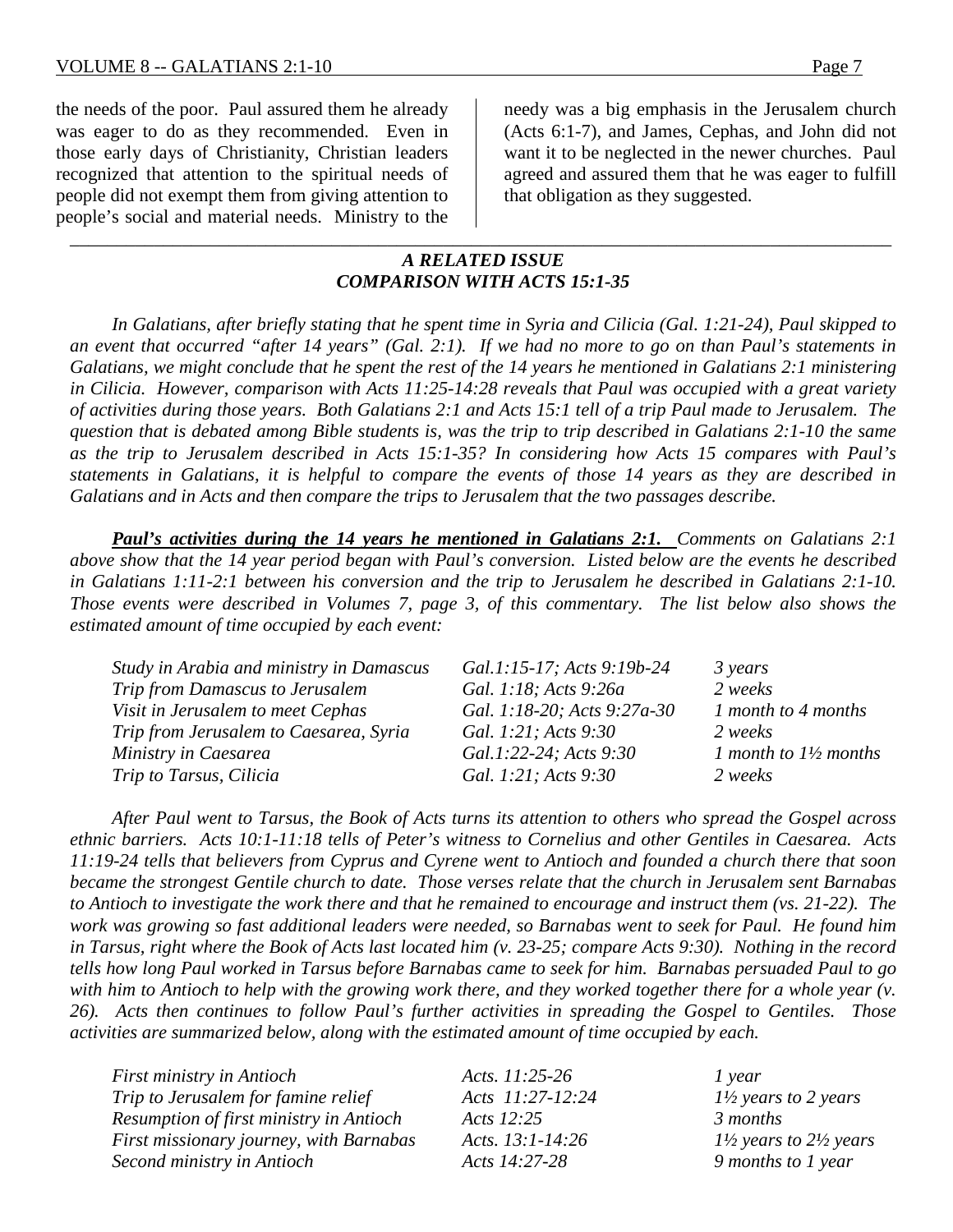*Those events were important parts of Paul's life and ministry. They are deserving of careful study, but that study needs to be undertaken in connection with the Book of Acts. Comments on those events will not be made in this commentary, because Paul did not mention them in his letter to the Galatians. He did not mention them to the Galatians because he was not giving them a report on his whole life or even on his whole ministry. His failure to mention those events does not indicate that those events did not happen. Neither does it indicate that Paul wanted to hide those events from the Galatians. They simply did not fit into the emphasis he was making. He had no need to waste words by telling of those events when they did not apply to the emphasis he was sharing with the Galatians. He stuck to his subject, which was citing evidences that he did not get his doctrine from men. Thus, he proceeded by describing the next event that proved his point, which was a trip to Jerusalem he and Barnabas made to discuss the question of circumcision with the church there (Gal. 2:1-10).*

*Paul's description of that trip to Jerusalem is brief and aimed only at illustrating the one point he had in mind. It raises the question of whether that trip was the same one that is described in much fuller detail in Acts 15:1-35. The two passages are so different that interpreters have arrived at distinctly contradictory conclusions concerning them. In order to consider the various views, it is necessary to summarize the events as they are described in Acts 15.*

*Paul and Barnabas's trip to Jerusalem as described in Acts 15. Acts 15 describes the circumstances of Paul and Barnabas's trip to Jerusalem as follows:*

*(1) Some members of the church in Jerusalem came to Antioch and insisted that to be saved a person had to be circumcised according to the laws of Moses (Acts 15:1).*

*(2) Paul and Barnabas strongly disputed with them, and a debate resulted that was so intense the church in Antioch decided to send representatives, who included Paul and Barnabas, to Jerusalem to discuss the controversy with the church there. They needed to know if the men who had come from Jerusalem accurately represented what the Jerusalem church believed and taught. They also wanted advice from the Jerusalem church to help them decide what position they should take (Acts 15:2).*

*(3) En route to Jerusalem, Paul and Barnabas reported to churches in Phoenicia and Samaria on their missionary journey and on the conversion of Gentiles. The brothers in those churches greatly rejoiced over the good news (Acts 15:3).*

*(4) In Jerusalem, Paul and Barnabas gave the same report; but it was not as well received there. Some Pharisees who were members of the church spoke up and insisted that it was necessary for the Gentiles to be circumcised and to observe the ceremonial laws of Moses. After heated discussion arose, the church referred the matter to the apostles and elders of the church (Acts 15:4-5).*

*(5) When the apostles and elders met to discuss the issue, much debate took place. Then Peter told how in the early days after Jesus' ascension into heaven, God chose him to present the Gospel to some Gentiles who believed and to whom God gave the Holy Spirit just as He had given the Holy Spirit to Jews from around the Empire on the Day of Pentecost. Peter concluded that, since God made no distinction between Jews and Gentiles in giving the gift of the Holy Spirit, they should not put on the Gentiles a yoke that neither they nor their fathers had been able to bear. Instead, they should recognize that Jews are saved by grace through faith just as the Gentiles are. The whole group grew silent, and Paul and Barnabas told of the miraculous events that had occurred among the Gentiles during their journey. Then James arose and quoted from Amos's and Isaiah's prophecies, in which God promised "to raise up the fallen tent of David so that Gentiles who are called by God's name might find the Lord." He suggested, therefore, that they send a letter to the church in Antioch that they should not cause difficulty to Gentiles who turned to the Lord but only ask*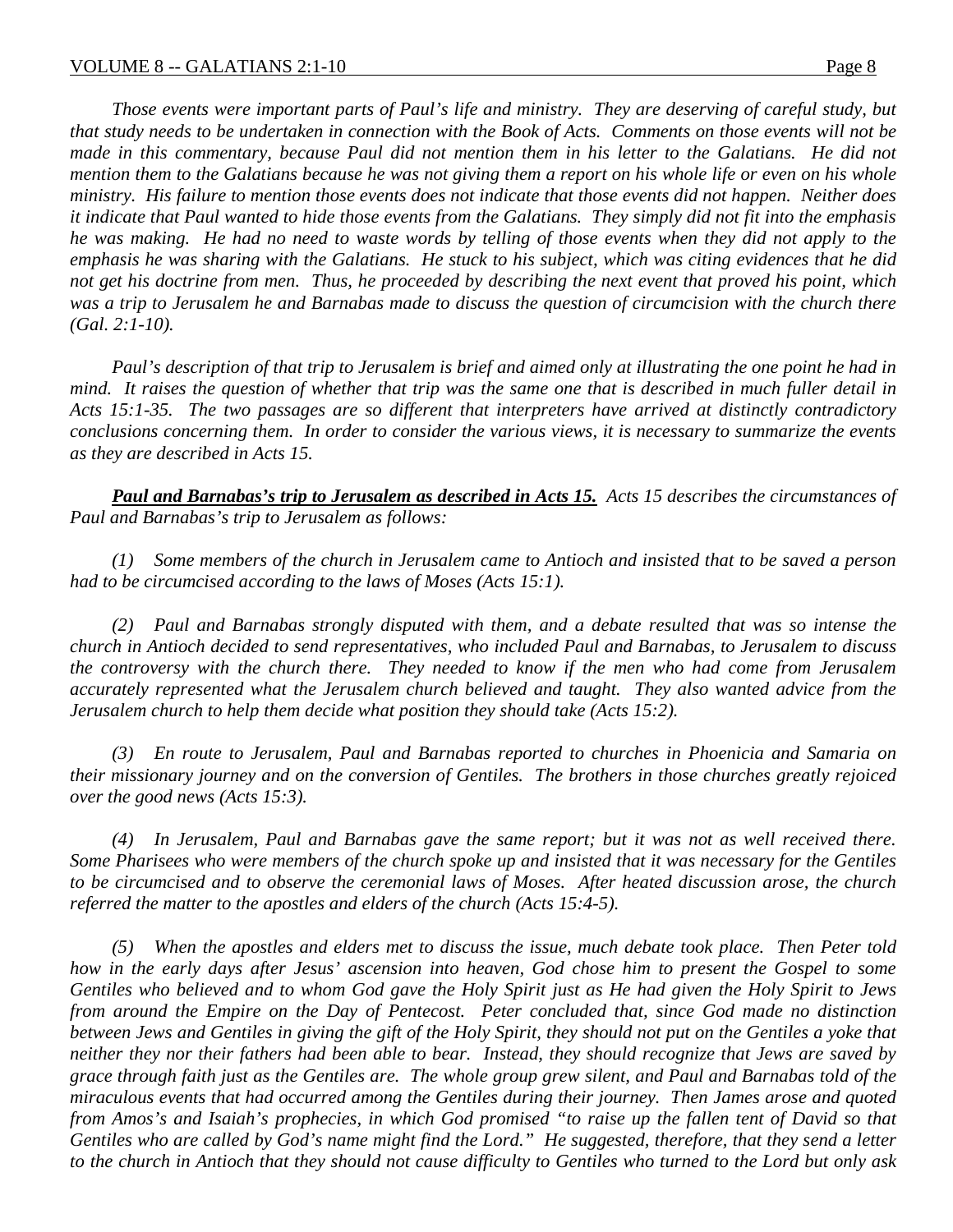*that they abstain from eating offerings made to idols, from sexual immorality, from eating animals that were strangled, and from eating blood (Acts 15:6-21). The other apostles and elders agreed with James' recommendation (Acts 15:6-21).*

*(6) The decision of the apostles and elders was reported to the church, and the church decided to send representative to Antioch to tell of their decision and to send with those representatives a letter containing the conclusions James had suggested (Acts 15:22-29).*

*Three views of how Galatians 2:1-10 and Acts 15:1-35 relate to each other. Anyone who reads Galatians 2:1-10 and compares that passage with Acts 15 can easily see that circumcision was the issue that*  was debated in both passages and that the same conclusions were reached in both passages, but the *circumstances of the meetings that are related in the two passages are distinctly different. Those differences are the reason that varying views have been suggested concerning how the two passages relate to each other. Basically thee different views have been suggested.*

*(1) One view is that the account given in Acts is inaccurate. Some critical commentators always find only one solution for every seeming discrepancy. They assume that one or the other of the accounts has to be inaccurate or imaginary. There has been no shortage of commentators taking that position with regard to these passages. The majority of those who conclude that the Acts account and the Galatians account both cannot be correct insist that the Acts account has to be flawed. They say that, if a Conference of apostles and elders had concluded that circumcision was not necessary for salvation, Paul definitely would have mentioned it to the Galatians. They insist it would have been too strong a confirmation of Paul's position for him to fail to tell of it in his letter to the churches in Galatia. Therefore, they propose that no such church meetings as are described in Acts 15 took place.*

*Proponents of this view have to insist that the Book of Acts was written many years after the events occurred. They say that if Acts had been written soon after the supposed dispute over circumcision took place, so many people would have been alive to testify that the account was in error that it could not have survived. So the critical interpreters not only conclude that the account in Acts 15 is incorrect but also that the date and authorship of Acts that the Book itself suggests is a hoax.*

*The accuracy of the Book of Acts has been studied in great detail by many scholars, and strong*  agreement now exists that so many events described in the Book of Acts can be confirmed by external *evidence that the writer of Acts must be considered to be a very accurate historian. Few today hold to the view that the Book of Acts and the account in Acts 15 are unreliable. The contention that the Book of Acts is a late spurious writing that is full of errors and misstatements is largely abandoned today.*

*(2) A second view is that the trip to Jerusalem described in Acts 5 is a different trip from the one Paul referred to in Galatians 2:1-10*. *They proposed that Saul and Barnabas made two trips to Jerusalem to discuss circumcision. Though this view provides a seemingly easy solution to the problem, it has little evidence to support it and much evidence to refute it. It would have been extremely strange for Saul to make two trips to Jerusalem from the same location accompanied by the same people to discuss the same issue with the same group in order to reach the same conclusion. Many have pointed out that it is harder to explain how essentially the same events could have occurred twice than to explain the seeming inconsistencies between the two Biblical accounts. The claim that the seeming contradictions can be explained by supposing two trips of Paul to Jerusalem is not a satisfactory conclusion. It creates more problems than it solves.*

*(3) A third view is that Acts 15 and Galatians 2:1-10 describe four different meetings of the Jerusalem church that occurred on the same trip to Jerusalem. The four different meetings are explained as follows:*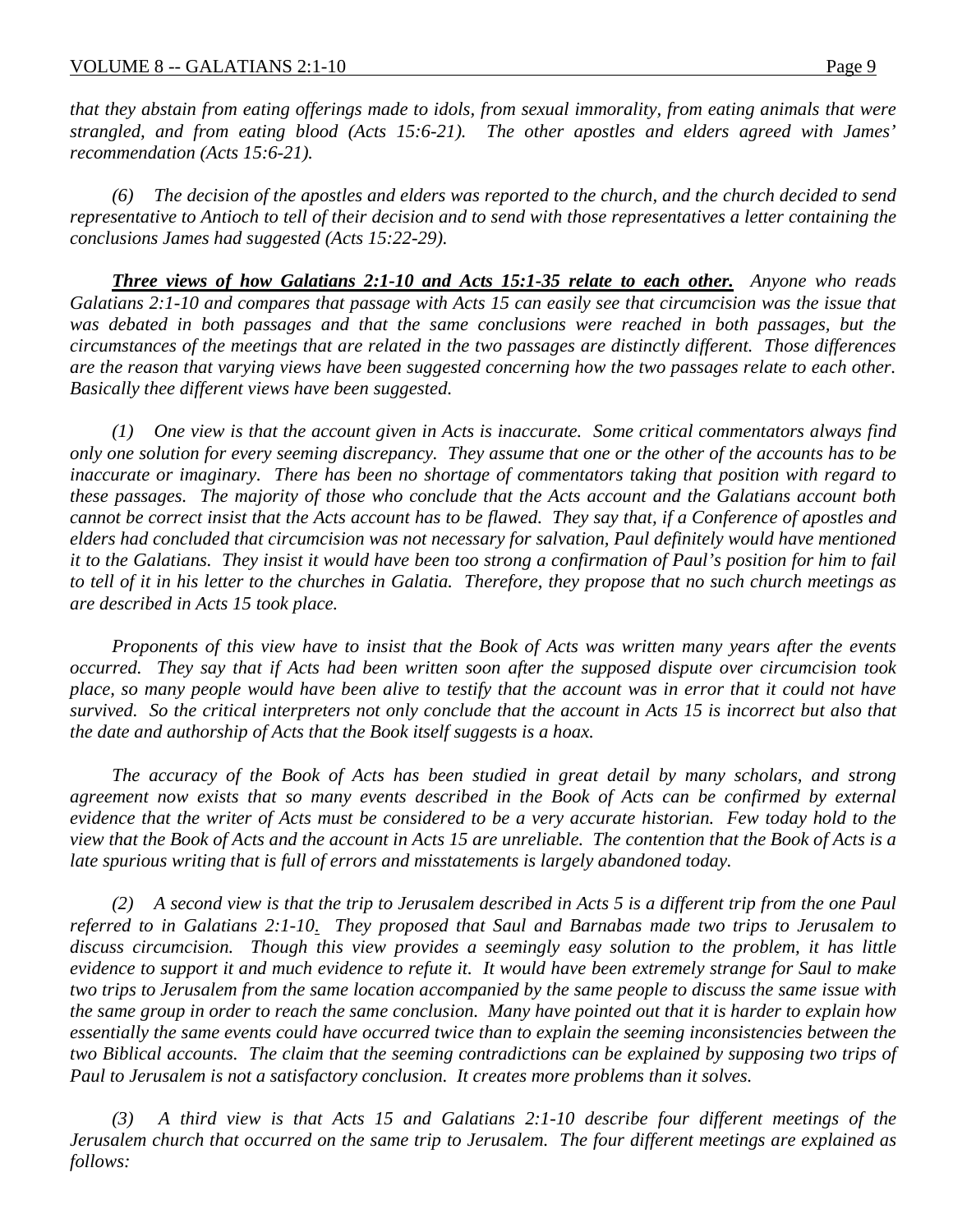*(a) Since Paul and Barnabas had gone to Jerusalem to seek counsel on an issue that caused serious dispute in Antioch, they met first with James, Cephas, and John to explain the reason for their trip before making a report to the whole church (Gal. 2:1-10; Acts 15:4a)).*

*(b) After receiving approval from James, Cephas, and John to speak to the church, they reported to the whole church the results of their missionary journey and emphasized the conversion of Gentiles. Some expressed strong opposition to Paul and Barnabas's report and insisted that circumcision and keeping the Mosaic law was necessary for salvation. As a result, the matter was referred to the apostles and prophets in the church for discussion and preparation of a recommendation to the whole church (Acts 15:4b-6).*

*(c) The apostles and elders met to recommend a solution. After much discussion, they agreed to recommend that the church recognize that salvation for Jews and Gentiles alike is by grace through faith without the necessity of keeping the Mosaic law (Acts 15:6-21).*

*(d) The church met to receive the recommendation of the apostles and prophets, and they gladly accepted their recommendation (Acts 15:22-29).*

*These suggestions provide a reasonable explanation of how all the events in both passages can be accepted without doing violence to either passage. It is extremely plausible and likely that Paul would have had a private discussion with the church leadership before he made a public presentation to the whole church. It also should be considered normal that, when Saul and Barnabas made a report to the whole church on a sensitive issue, some objection should be expressed. Then nothing should be considered strange that the church would refer the debate to the church leadership for further study. That procedure would tend* to produce a fair and considered decision. In the light of the democratic way in which the New Testament *describes the decisions of the churches, it should cause no surprise that the decision of the apostles and prophets should be reported to the whole church for a definite decision concerning the position of the church on the issue. No reason can be shown why all four meetings could not have occurred during one trip of Paul and Barnabas to Jerusalem. The accounts in Galatians and Acts do not conflict with each other. They simply tell of different events that occurred in the whole process of the discussion on the subject in the Jerusalem church. The free and open debate between the opposing views gives comfort that the final decision was not made lightly but was fully considered and prayerfully decided.*

*Paul's reasons for mentioning only his meeting with James, Cephas, and John in Galatians 2:1-10. It seems strange that Paul would have mentioned only his meeting with the leaders of the church in Jerusalem in his letter to the Galatians, especially since the whole church afterward gave resounding support to his position. However, Paul had a powerful reasons for describing his meeting with James, Cephas, and John and for not describing the formal conference of the whole church.*

*(1) His meeting with James, Cephas, and John strongly confirmed his position that he got his doctrine from God, not men. When Saul and Barnabas met with James, Cephas, and John, they met to inform those church leaders of the results of their trip and of the conversion of Gentiles. They did not consult those leaders to ask them to determine if their doctrine was correct. Saul informed James, Cephas, and John about how God was working among the Gentiles, information that the Jerusalem church leaders had no direct contact with because at that time they worked exclusively among Jews in Jerusalem.. In that meeting, Saul was the teacher, not James, Cephas, and John. In his letter to the Galatians, Paul emphasized that what men with big reputations said or thought was not important to him (Gal. 2:6-7). He insisted that the men with big*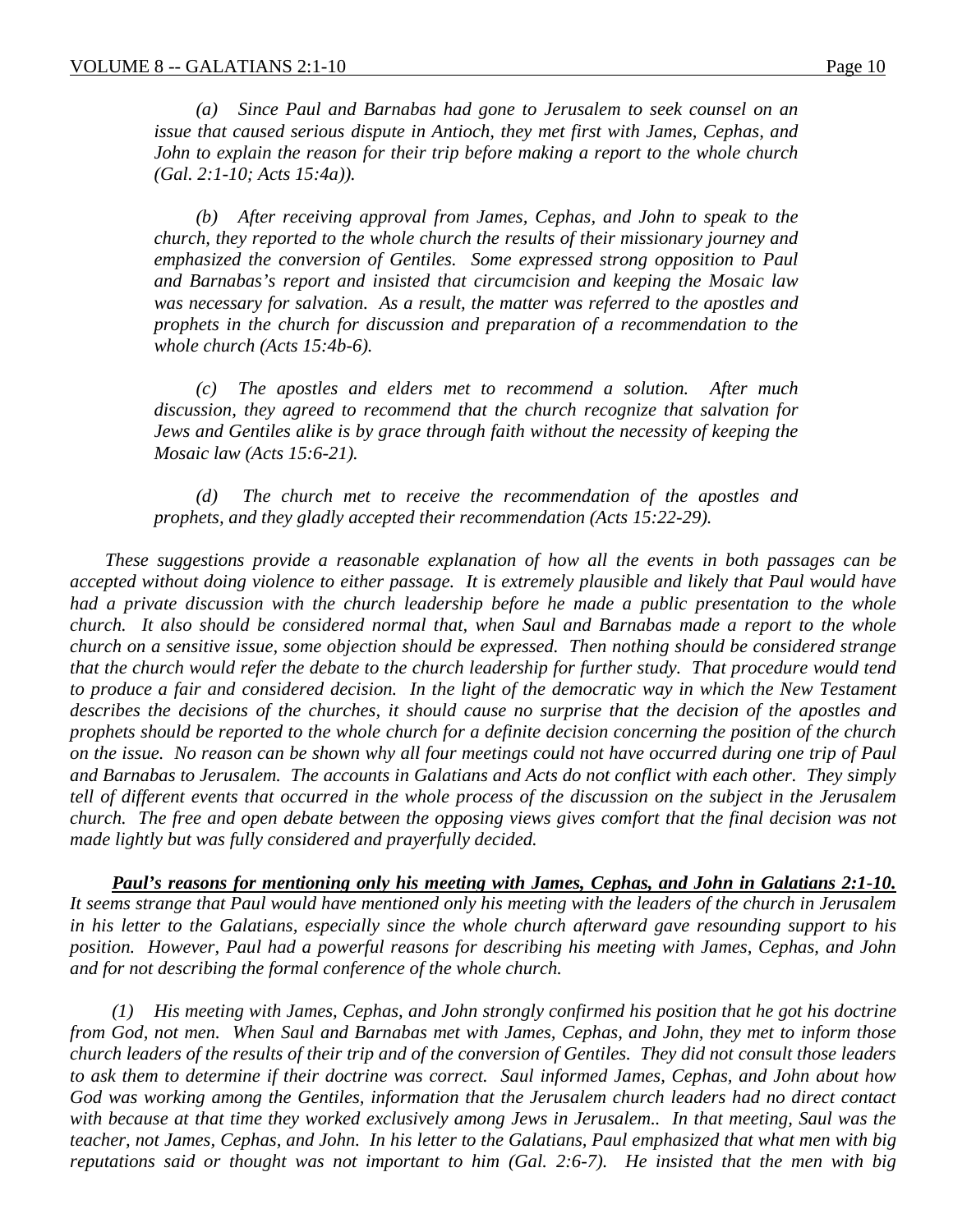*reputations had not taught him anything. Instead, he had instructed them. What Paul described in Galatians is exactly what Acts described as happening in his meeting with James, Cephas, and John. After hearing his report, the leaders of the church in Jerusalem agreed that God had called Paul and Barnabas to what they were doing, just as God had called them to do what they were doing. Paul convinced them that his calling and insights were from God, as theirs were. Their positions were equal. He was not seeking approval from them but informing them about how God had given him the same authority and truth that God had given them. James, Cephas, and John's conclusion was exactly what Paul was seeking to prove to the Galatians. It fitted right in with what he wanted the Galatians to understand.*

*(2) Giving an account of the Jerusalem church's decision could have seemed to be a claim his*  doctrine was authenticated by a human decision of an authoritative body. His desire was the exact opposite. *He desired to emphasize that his doctrine was not authenticated by men but by God. If Paul had emphasized that the formal conference of the church in Jerusalem had agreed with his position, it would have seemed that he got his doctrine from an authoritative body. Such an impression would have defeated the very point he was striving to make.*

*(3) The conference of the church in Jerusalem was not a meeting of an authoritative body empowered to define doctrine for all churches. The conference was not trying to define what Paul had the authority to preach. The members of the church were trying to settle the position of their church on the question of circumcision so they could share their position with the church in Antioch. However, if Paul had emphasized that meeting, it could easily have been misunderstood. The Galatians could have concluded that an authoritative Council had been held in Jerusalem that they were obligated to accept. The result would have*  been taken as evidence that an authoritative body was required to define true Christian doctrine. Therefore, *Paul just did not mention it. He had ample evidence to support his point from his meeting with James, Cephas, and John and did not need to cloud the issue by using the meeting of the Jerusalem church as evidence. Paul did not deny that the church conference took place. It just did not fit into the emphasis he wanted to make, so he emphasized the private meeting that supported his point that he got his doctrine from God, not men.*

*Conclusion. These factors show that the trip to Jerusalem that Paul described in Galatians 2:1-10 and the trip that is described in Acts 15:1-29 are one and the same. Each account provides information that the other does not mention, but neither contradicts the other. Together they show that four different meetings were held in Jerusalem go discuss the issue of circumcision. All four meetings arrived at ath3e same conclusion that circumcision is not necessary for salvation.*

\_\_\_\_\_\_\_\_\_\_\_\_\_\_\_\_\_\_\_\_\_\_\_\_\_\_\_\_\_\_\_\_\_\_\_\_\_\_\_\_\_\_\_\_\_\_\_\_\_\_\_\_\_\_\_\_\_\_\_\_\_\_\_\_\_\_\_\_\_\_\_\_\_\_\_\_\_\_\_\_\_\_\_\_\_\_\_\_\_\_\_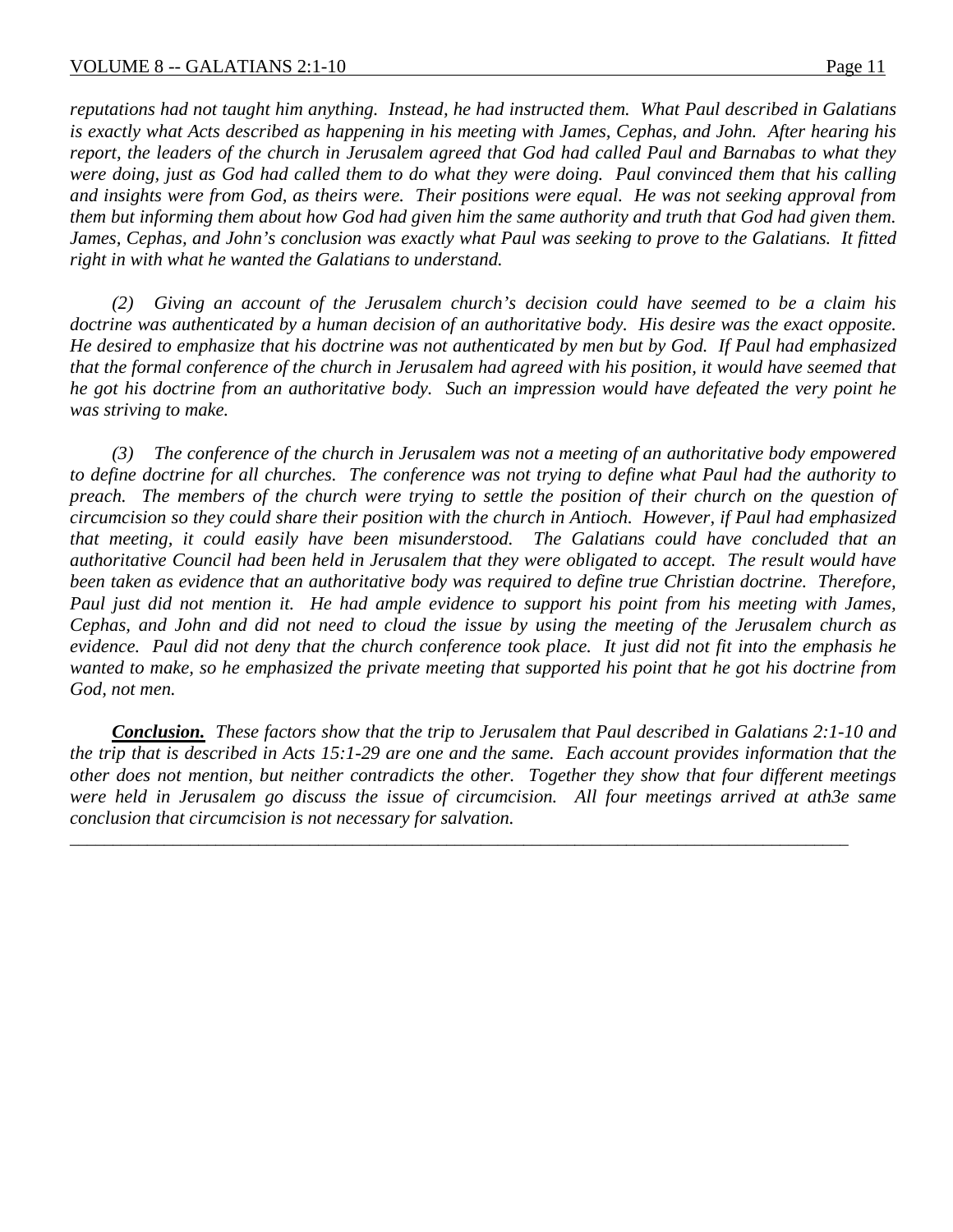#### **A SECOND RELATED ISSUE HOW LONG WAS SAUL'S MINISTRY IN TROAS, CILICIA?**

*At this point, we are finally able to make a reasoned estimate of the length of Saul's ministry in Troas and Cilicia. The other events in Paul's life that took place between his conversion and his trip to Jerusalem to discuss circumcision are clear enough to enable us to make a reasoned estimate of how long they lasted. Only the length of Paul's ministry in Troas is described vaguely enough to allow for a wide variety of ideas about how long it lasted. If we take the highest estimated length of each of the other events, add them together, and subtract them from the full length of the time between Paul's conversion and his rip to Jerusalem to discuss circumcision, we will have the shortest possible length of his ministry in Troas. Those figures, as estimated on pages 3 and 7 above, are as follows:*

| ESTIMATED LENGTH OF PAUL'S MINISTRY IN TROAS, CILICIA                                |                       |                    |  |  |  |
|--------------------------------------------------------------------------------------|-----------------------|--------------------|--|--|--|
| <b>Maximum</b>                                                                       |                       |                    |  |  |  |
|                                                                                      | <b>Estimated Time</b> |                    |  |  |  |
| From conversion to trip to Jerusalem to discuss circumcision                         |                       | 14 years           |  |  |  |
| Less from conversion to beginning of Cilician ministry                               |                       |                    |  |  |  |
| Study and ministry in Arabia and Damascus                                            | 3 years               |                    |  |  |  |
| Trip from Damascus to Jerusalem                                                      | 2 weeks               |                    |  |  |  |
| Visit in Jerusalem to meet Cephas                                                    | 4 months              |                    |  |  |  |
| Trip from Jerusalem to Caesarea, Syria                                               | 2 months              |                    |  |  |  |
| Ministry in Caesarea                                                                 | 4 months              |                    |  |  |  |
| Trip to Tarsus, Cilicia                                                              | 2 weeks               |                    |  |  |  |
| Less from beginning of $I^{st}$ Antioch ministry to end of $2^{nd}$ Antioch ministry |                       |                    |  |  |  |
| First ministry in Antioch                                                            | 1 year                |                    |  |  |  |
| Trip to Jerusalem for famine relief                                                  | 2 years               |                    |  |  |  |
| Resumption of first ministry in Antioch                                              | 3 months              |                    |  |  |  |
| First missionary journey, with Barnabas                                              | $2\frac{1}{2}$ years  |                    |  |  |  |
| Second ministry in Antioch                                                           | $1$ year              |                    |  |  |  |
| Total years subtracted                                                               |                       | 10 years, 8 months |  |  |  |
| Minimum length of ministry in Tarsus, Cilicia                                        |                       | 3 years, 4 months  |  |  |  |

*If those estimated times are even close to being accurate, it is clear that Paul had adequate time in Cilicia to start the churches that he visited on his second missionary journey (Acts 15:41) and again on his third missionary journey (Acts 16:23). These estimated time spans confirm the accuracy of the conclusion that Paul's first actual missionary enterprise was in his home territory of Cilicia, after a brief visit to Jerusalem to meet Peter.*

*We can also use the above information to fix dates on the events in this part of Paul's life. While Paul and Barnabas were in Jerusalem to deliver famine relief, Herod Agrippa I died. Because Agrippa was living in Caesarea and was persecuting Christians severely and because Antioch was near to Caesarea, Paul and Barnabas did not return to Antioch until Agrippa died (Acts 11:27-30; 12:20-25). Herod Agrippa I's death is*  well known in history, and the date of it has been fixed by historians as 44 A.D. Using the estimate time *periods above, a reasonably accurate date for each of the events can be calculated as follows:*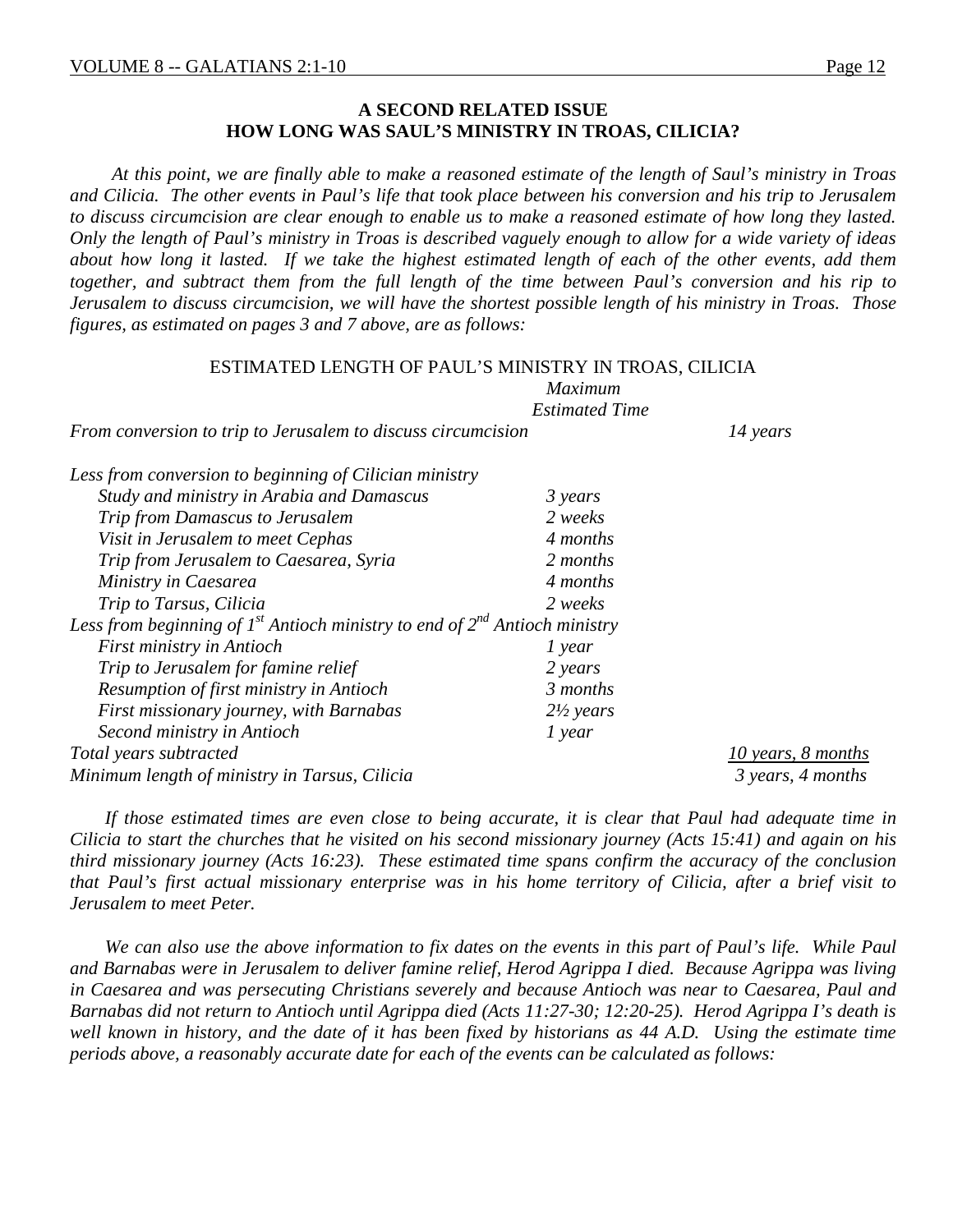## DATES OF EVENTS IN PAUL'S LIFE ACCORDING TO TIME ESTIMATES ABOVE

|                                           | Length of Activity   | Date       |
|-------------------------------------------|----------------------|------------|
| Conversion and baptism                    |                      | 32 A.D.    |
| Study and ministry in Arabia and Damascus | 3 years              | 32-35 A.D. |
| Trip from Damascus to Jerusalem           | 2 weeks              | 35 B.C.    |
| Visit in Jerusalem to meet Cephas         | 4 months             | 35 A.D.    |
| Trip from Jerusalem to Caesarea, Syria    | 2 months             | 35 A.D.    |
| Ministry in Caesarea                      | 4 months             | 35 A.D.    |
| Trip to Tarsus, Cilicia                   | 2 weeks              | 35 A.D.    |
| Ministry in Tarsus, Cilicia               | 3 years, 4 months    | 36-40 A.D. |
| <b>First ministry in Antioch</b>          | 1 year               | 41 A.D.    |
| Trip to Jerusalem for famine relief       | 2 years              | 42-44 A.D. |
| Resumption of first ministry in Antioch   | 3 months             | 44 A.D.    |
| First missionary journey, with Barnabas   | $2\frac{1}{2}$ years | 44-46 A.D. |
| Second ministry in Antioch                | 1 year               | 46 A.D.    |
| <b>TOTAL YEARS</b>                        | 14 years             | 14 years   |

## *A THIRD RELATED ISSUE WHAT WAS THE NATURE OF THE CHURCH CONFERENCE IN ACTS 15 AND WHAT DOES IT TEACH US ABOUT RELATIONSHIPS AMONG CHURCHES?*

*\_\_\_\_\_\_\_\_\_\_\_\_\_\_\_\_\_\_\_\_\_\_\_\_\_\_\_\_\_\_\_\_\_\_\_\_\_\_\_\_\_\_\_\_\_\_\_\_\_\_\_\_\_\_\_\_\_\_\_\_\_\_\_\_\_\_\_\_\_\_\_\_\_\_\_\_\_\_\_\_\_\_\_\_\_\_*

*The meetings described in Acts 15 have received intense attention over the years and have been subjected to diverse interpretations. A careful study of the passages should lead to the following conclusions.*

*A. These passages do not support the concept of General Church Councils. The meetings of the church in Jerusalem that are described in Galatians 2 and Acts 15 have often been described as a General Church Council, which means an official meeting of delegates from more than one church that is held to define church doctrine authoritatively. Later in Christian history, when church government became centralized and autocratic, General Church Councils were called together occasionally in an attempt to settle disputes among churches. The Roman Catholic Church has determined for itself that some of those Councils were legitimate authoritative Church Councils, while others were not. Catholics consider the Church Councils they recognize, along with the Roman pope, as authoritative in determining their doctrines and practices. They even insist that the decisions of those Councils should be universally binding on all churches. Based on that point of view, it has often been claimed that the meetings of the church in Jerusalem that are described in Galatians 2 and Acts 15 were parts of the first General Church Council. Acts 15, therefore, has been used as evidence that General Church Councils are authorized by Scripture and by God and are empowered to define true Christian doctrine. That position is a serious misinterpretation of the meetings of the Jerusalem church that Galatians 2 and Acts 15 describe. Six factors show that the meetings of the church in Jerusalem did not constitute a General Church Conference:*

*(1) The four meetings in Jerusalem that are described in Galatians 1:1-10 and Acts 15 were not meetings of delegates of many churches, authorized to make decisions for all churches. They made no attempt to include even a representative number of the churches that existed at that time. Only two churches were involved, and neither of those two churches sought to exercise authority over the other. Those who*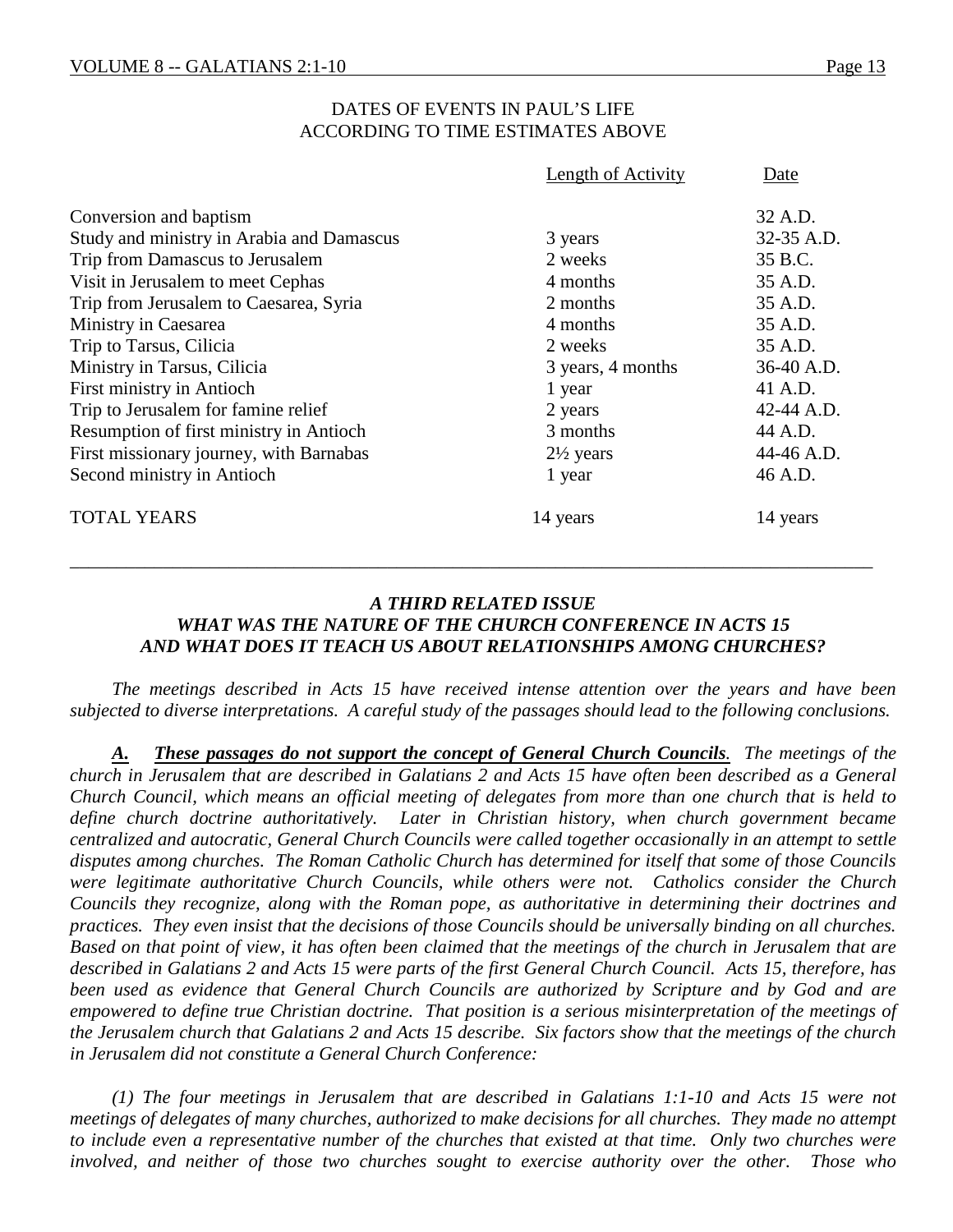*participated in the meetings did not claim to represent the whole Christian movement, and certainly they made no claim of having authority to define official church doctrine. There is not a hint in the Scripture passages to indicate that they claimed to have authority to make decisions that all churches and believers are obligated to accept. They made no pretense of believing that one church had authority over the other church, and they did not even hint that some recognized leaders have authority to determine doctrines and practices for all churches. The letter that the Jerusalem church sent to the church in Antioch actually repudiated those who went to Antioch and claimed to have authority to speak for it. The decision of the Jerusalem church is a warning against anyone who might try to claim the kind of authority that the legalistic members of the Jerusalem church tried to foist on the Antioch church. The meetings in Jerusalem were in no way a General Church Council*

*(2) The meeting of leaders of the church in Jerusalem that Paul mentioned in Galatians 2:1-10 and that is described in Acts 15:4a was an informal meeting to hear Paul and Barnabas's report before they presented it to the whole church. If that meeting authorized anything, it was to allow Paul and Barnabas to speak to the church, nothing more.*

*(3) The meeting that is described in Acts 15:4b-5, in which Paul and Barnabas presented their report to the whole church, was a worship and testimony service, not intended to make any kind of authoritative decision. When disputes arose in that meeting because members of the Jerusalem church contested Paul and Barnabas's report, the members recognized that a more formal process needed to be followed to settle the dispute, and a plan was adopted to lead to a prayerful decision. They requested the apostles and prophets of the church to consider the matter and make a recommendation to the church.*

*(4) The meeting of apostles and elders that is described in Acts 15:6-21 was a meeting of leaders of the church in Jerusalem to give guidance to that church concerning settling a dispute among its own members. The dispute originated when members of the Jerusalem church took it on themselves to speak for the Jerusalem church to the church in Antioch. The dispute became so disruptive that the church decided to send representatives to Jerusalem to learn if the members of that church who had come to them had a right to speak for the whole church and if the church believed what those members said. Paul and Barnabas were sent to Jerusalem to lead the representative group. The dispute actually originated as a dispute among members of the Jerusalem church. It became an open issue in the church when the representatives of the Antioch church arrived to inquire about the position of the Jerusalem church. When the issue was raised in an open meeting of the church, the matter was referred to the apostles and elders of the Jerusalem church. The meeting of the apostles and elders was to give advice to the Jerusalem church about how to settle a controversy that had arisen among their own members. The recommendation that came from the meeting of the apostles and elders was not final in settling the matter. The whole church in Jerusalem had to meet to consider the recommendation and act on it.*

*(5) The meeting of the whole church that is described in Acts 15:22-29, to which the apostles and prophets presented their recommendations, did not attempt to make a decision that had authority over all churches or even over the two churches in Jerusalem and Antioch. It made a decision for the Jerusalem church only. Their decision was to agree with what the apostles and elders recommended, and it was that decision made by the whole congregation that spoke for the church, not the recommendation of the apostles and prophets. Only when the whole church had spoken did they share their conclusion with the Antioch church (Acts 15:22-29). Then they spoke with a united voice to share the true position of their church.*

*(6) The Antioch church in turn made its own decision of what it believed, using the advice of the Jerusalem church as helpful information (Acts 15:30-35). The Antioch church accepted the letter from the Jerusalem church as welcome advice, not as an authoritative declaration of what they were obligated to believe. They rejoiced that the Jerusalem church agreed with what they already believed (Acts 15:30-35).*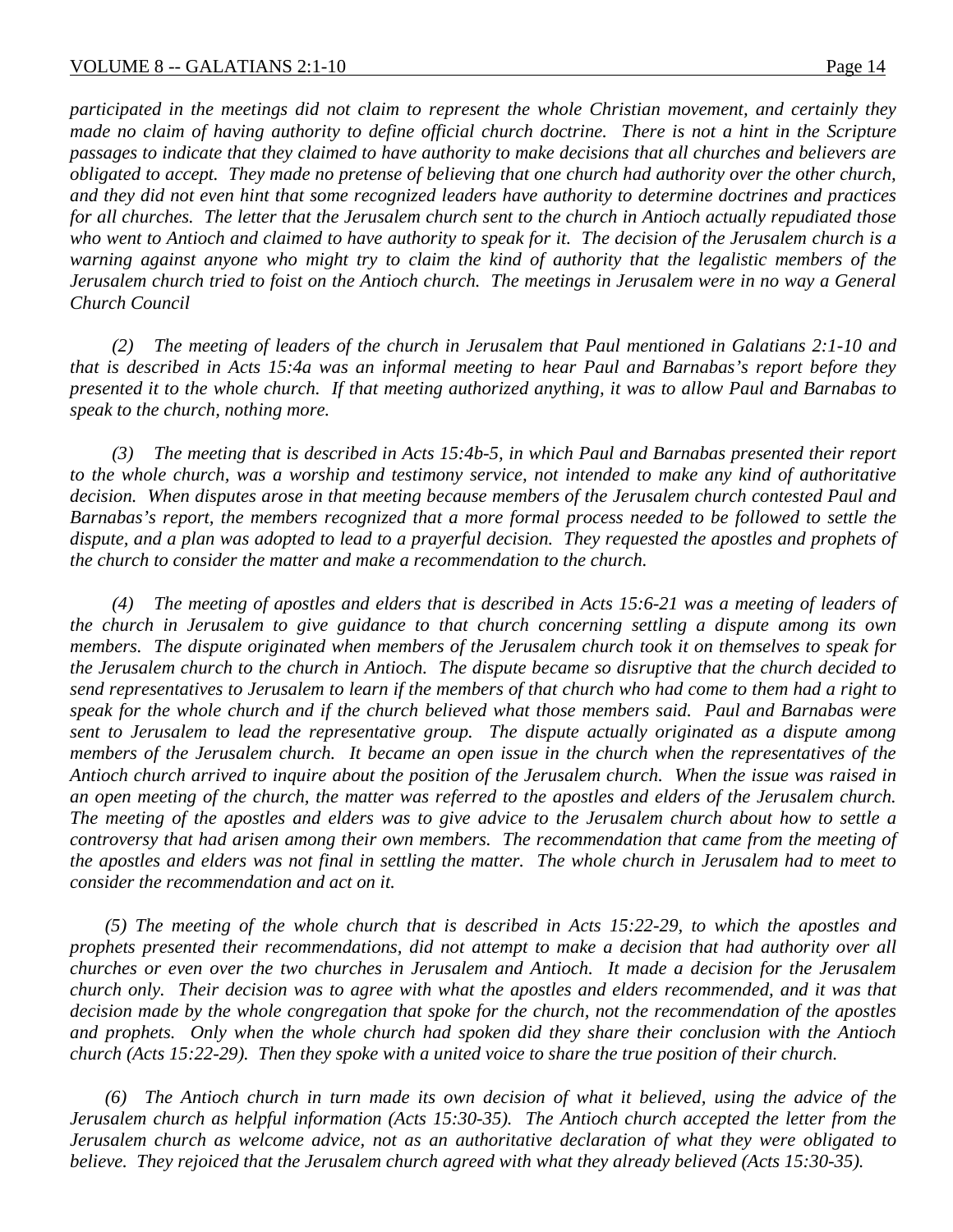*These six factors show that the meetings described in Galatians 2 and Acts 15 consisted of consultations between two churches, both of which were dealing with the same disputed issue. The meetings did not comprise an authoritative body that rendered decisions for all churches. They were meetings of two churches consulting with each other about decisions that each church had to make for itself. Galatians 2 and Acts 15 provide no authority for the concept of General Church Councils that deliver authoritative decrees about church doctrine and practices. Since these passages are the only instances in the Bible that can be claimed as authorizing General Church Councils, the conclusion should be accepted that the Scriptures do not support the idea of having General Church Councils at all.*

*The testimony of Christian history is that Councils and bishops more often than not have been deceived by their own authority and have gone astray much more easily than any independent body of believers ever has. General Church Councils have not been effective in preserving true doctrine. They have more often than not brought false teachings into the doctrines of churches that recognize them. The reason they have done more harm than good is that it only takes the erroneous decision of one bishop or one Council to deceive a whole denomination or religious group that submits to their authority. General Church Councils have actually stirred up great contests among rival "General" Church Councils. They even have gone so far as to execute some who disagreed with their decisions. They have produced great mischief and have not succeeded in bringing unity of belief and practice among all churches. If this reality had been recognized among all Christians through the years since Paul wrote to the Galatians, much pain and much error would have been avoided. General Church Councils are a human invention, not a divine revelation.*

*General Church Councils are not God's method of defining His truth, of identifying church beliefs and practices, of determining what constitutes His Bible, or of how to correctly interpret the Bible. All four of those authorities rest in the Scriptures and the Scriptures alone.*

*B. These passages illustrate the principle of Biblical authority. When the apostles and prophets of the Jerusalem church met to make recommendations to the church about how to settle the debate over circumcision, their discussions produced only disagreement. Debate, reason, and discussion did not produce an answer (Acts 15:6-7a). Then Peter told of his experience in Joppa, which is now recorded in our Bibles (Acts 15:7b-11; 9:36-10:48). The congregation grew silent, and Paul and Barnabas told of experiences on their missionary journey, which also now are recorded in our Bibles (Acts 15:12; 13:4-14:26). Finally, James quotes Scriptures from Amos and Isaiah and made suggestions based on those Scriptures (Acts 15:13- 21; Amos 9:11-12; Is. 45:21). The apostles and prophets quickly agreed because James's suggestions were firmly based on Scripture. Then James's suggestions were presented to the church, and the whole church agreed as well (Acts 15:22-29). It was revelations from God and from Scripture that silenced the debate and guided them into accepting the correct doctrine.* 

*The same pattern should be followed by churches, groups of church, religious entities, and denominations when they want to come together on a statement of beliefs. When a group of churches, a religious entity, or a denomination seeks to record the beliefs that it holds in common, it must begin by identifying the authority on which it bases its beliefs and practices. The choice almost always comes down to accepting either Councils and bishops on the one hand or Scripture on the other hand. The ultimate authority cannot be both. It must be one or the other. If a church decides its authority is Councils and bishops, it has chosen fallible human beings as its authority. If a church decides its authority is the Bible, it has chosen divine revelations as its authority. Scripture is by far the safest and surest choice. The only safe place to*  which they should turn for guidance is the Bible. The Bible does not mislead believers, if we accept what it *says as it says it and obey it. Scripture, illuminated to us by the Holy Spirit, is the authority God has given to the churches to define true doctrine. Nothing else and no one else.*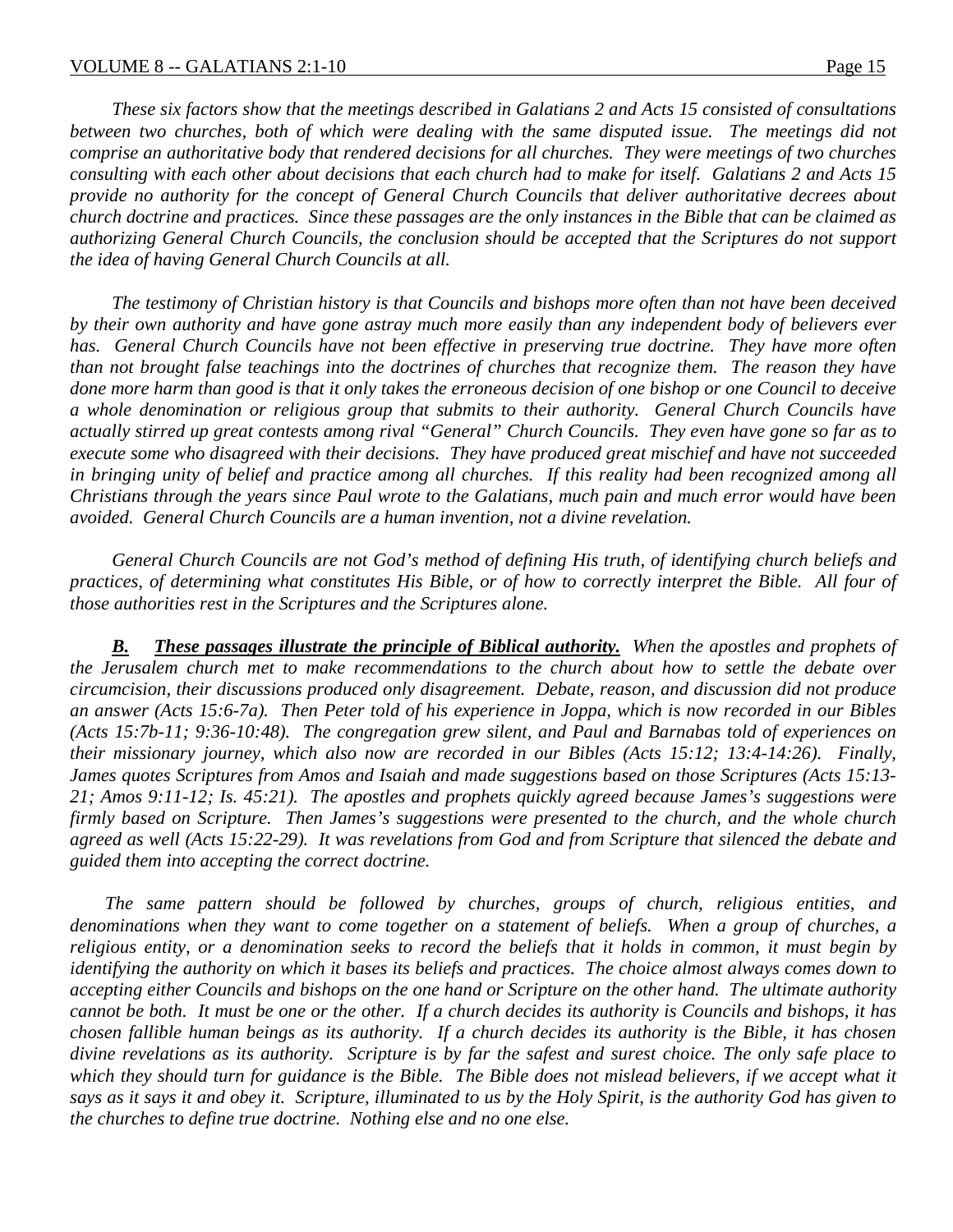*If a church or denomination truly accepts the Bible as its authority, it does not and should not depend on*  any person or any Council of persons to validate the authority of Scripture for them. Councils do not *authenticate the Scripture or what the content of the Scripture is. The Scripture authenticates itself. It authenticates itself by what it claims for itself and by how well it substantiates those claims. Agreement among billions of believers and hundreds of thousands of churches over the years about what constitutes the Bible has produced amazing agreement on what the Bible is, but essentially the Bible has to prove itself to*  each believer and each church one by one. All believers, all churches, and all denominations are still faced *with the same obligation to make those decisions for themselves.*

*The church or denomination that agrees together that the Bible is their authority is much more likely to remain true to "the truth once for all delivered to the saints" than any group that trusts a bishop or a Council to make those decisions for them. It takes a great deal more influence to lead astray a whole group of praying believers than it takes to lead astray one human authority, no matter how knowledgeable that authority might be. Happy is the person, church, or denomination that recognizes the same truth about the Bible that the Bible itself has revealed to billions of believers and hundreds of millions of churches over the centuries since Paul wrote to the churches in Galatia.*

*Accepting one's responsibility before God to determine one's own belief about what the Bible is and what the Bible teaches is a much heavier burden than giving that authority to someone else, but that burden is a Scriptural responsibility that should not be given away. It is the safest way for each believer or group of believers to prepare to stand before Jesus and give one's own personal accounting for his or her beliefs and practices on Judgment Day. Submitting only to the authority of Jesus Christ and of the Word He inspired is a responsibility God gave to each individual believer and to each group of believers. Accept that responsibility without fear, and assume responsibility for your own beliefs and actions. Only then will you truly be prepared to face Jesus when He comes again.*

*C. These passages illustrate the principle of congregational independence. Both churches that are represented in these passages clearly recognized the responsibility of each church to govern itself and to determine its doctrines for itself. The meaningful decisions that were made were made by each church separately and were made in meetings in which the whole membership of the church could participate. Each church acted on its own and made decisions for itself, even concerning the doctrines they accepted. The actions of both churches clearly show that each was operating under the concept of independence.*

*If a church today desires to develop its polity according to Biblical examples, these passages teach that each church is free and independent and should follow the directions of Jesus and the Holy Spirit, not some human authority. Churches should accept no outside authority and should never surrender to it the power to make decisions for them. The Scriptures teach that Jesus is the head of the church and that He is the sole authority over each church and all churches. Each church must seek direction from the Scriptures for themselves to determine what books they consider to be Scripture, and then they should study those Scriptures under the guidance of the Holy Spirit to determine what doctrines they understand the Scriptures to teach. Then the church should establish its own beliefs about what the Bible teaches by agreement among all its members. It would certainly be appropriate for a church to adopt the same belief statements as another church if the church has studied the Scriptures sufficiently to know that they genuinely agree with the statement they adopt.*

*Each person, each church, and each denomination will be judged before God on how correctly they have believed and lived. Therefore, all believers should take great care in determining for themselves what they believe, practice, and teach. Then they should determine what group or groups they agree with, so they can cooperate with others to further God's kingdom. None should accept the authority of anyone else to make*